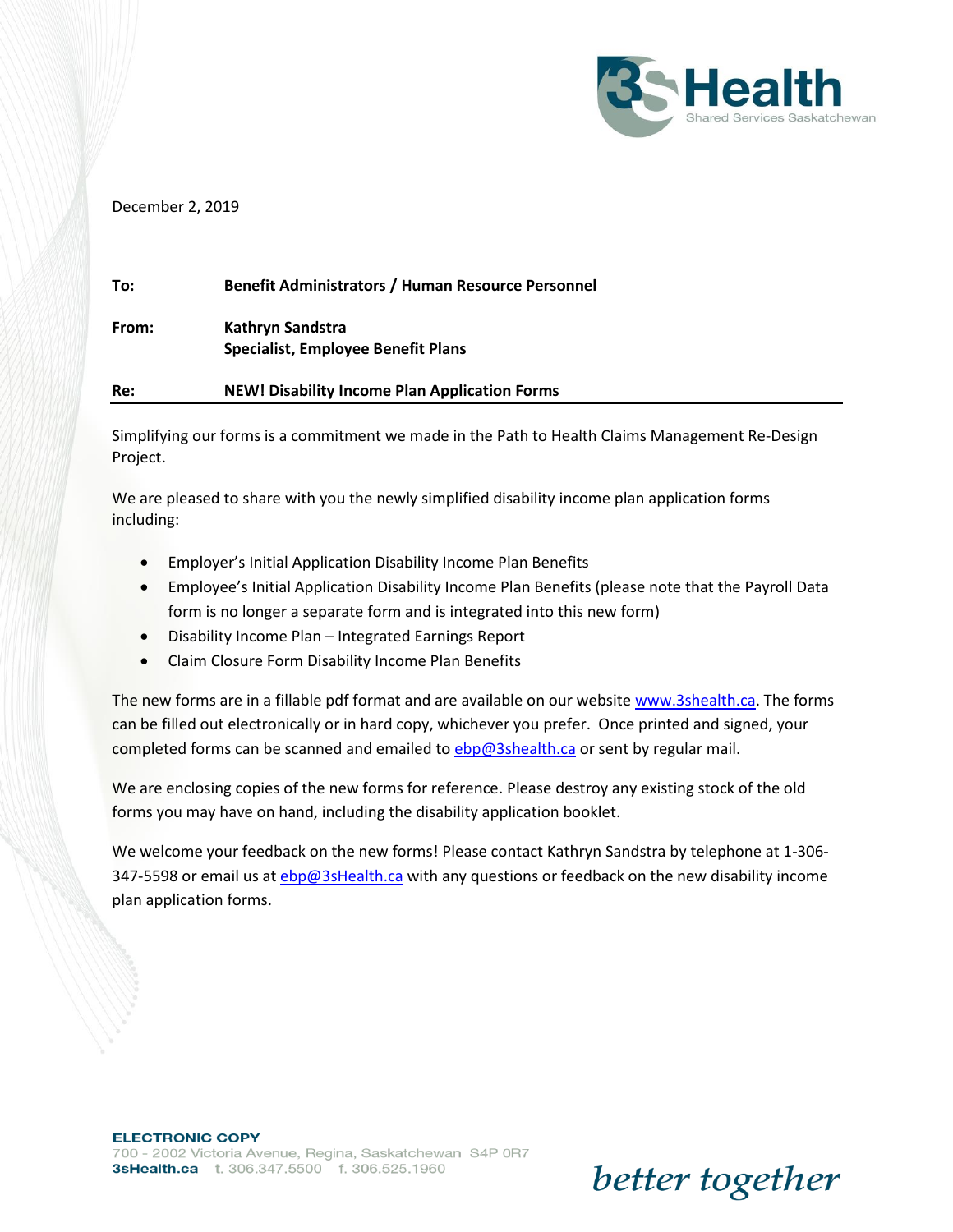

# **Employer's Initial Application Disability Income Plan Benefits**

### **TO BE COMPLETED BY EMPLOYER**

| <b>PLAN MEMBER INFORMATION</b>                                                                                                       |           |               |          |             |  |
|--------------------------------------------------------------------------------------------------------------------------------------|-----------|---------------|----------|-------------|--|
| First Name                                                                                                                           | Last Name | Date of Birth | dd/mm/yy | Benefit ID# |  |
| Is the employee's leave due to a work-related illness/injury? $\Box$ No $\Box$ Yes, provide the date you sent the application to WCB |           |               |          |             |  |

| <b>PAYROLL INFORMATION</b>                                                                                                                                  |                                                                                                                                                                        |                                                              |          |  |
|-------------------------------------------------------------------------------------------------------------------------------------------------------------|------------------------------------------------------------------------------------------------------------------------------------------------------------------------|--------------------------------------------------------------|----------|--|
| <b>Position #1 Title:</b><br>$\Box$ Full-time $\Box$ Part-time $\Box$ Casual Rate of Pay:                                                                   |                                                                                                                                                                        |                                                              |          |  |
| Date employee last worked                                                                                                                                   | dd/mm/yy                                                                                                                                                               | What is the date the employee was/will be paid to?           | dd/mm/yy |  |
|                                                                                                                                                             | Please check the scheduled days in week of final payment $\Box$ Sun $\Box$ Mon $\Box$ Tues $\Box$ Wed $\Box$ Thurs $\Box$ Fri $\Box$ Sat $\Box$ No Scheduled Days      |                                                              |          |  |
|                                                                                                                                                             | Has the employee returned to work? $\Box$ No $\Box$ Yes, provide the date the employee returned to work                                                                |                                                              | dd/mm/yy |  |
|                                                                                                                                                             | Please check the scheduled days in the week of return to work $\Box$ Sun $\Box$ Mon $\Box$ Tues $\Box$ Wed $\Box$ Thurs $\Box$ Fri $\Box$ Sat $\Box$ No Scheduled Days |                                                              |          |  |
|                                                                                                                                                             | Please check the pension plan the employee belongs to: $\Box$ SHEPP $\Box$ PEPP $\Box$ PSSP $\Box$ CIVIC                                                               | Contribution %                                               |          |  |
|                                                                                                                                                             | Provide the total number of regular paid hours in the 52 week period immediately preceding the employee's last day of work                                             |                                                              |          |  |
| List all periods of approved unpaid<br>leave of absence or suspension greater<br>than 31 days in the 52 week period<br>immediately preceding the employee's |                                                                                                                                                                        |                                                              |          |  |
| last day of work                                                                                                                                            |                                                                                                                                                                        |                                                              |          |  |
| <b>Position #2 Title:</b>                                                                                                                                   |                                                                                                                                                                        | $\Box$ Full-time $\Box$ Part-time $\Box$ Casual Rate of Pay: |          |  |
| Date employee last worked                                                                                                                                   | dd/mm/yy                                                                                                                                                               | What is the date the employee was/will be paid to?           | dd/mm/yy |  |
|                                                                                                                                                             | Please check the scheduled days in week of final payment $\Box$ Sun $\Box$ Mon $\Box$ Tues $\Box$ Wed $\Box$ Thurs $\Box$ Fri $\Box$ Sat $\Box$ No Scheduled Days      |                                                              |          |  |
|                                                                                                                                                             | Has the employee returned to work? $\Box$ No $\Box$ Yes, provide the date the employee returned to work                                                                |                                                              | dd/mm/yy |  |
|                                                                                                                                                             | Please check the scheduled days in the week of return to work $\Box$ Sun $\Box$ Mon $\Box$ Tues $\Box$ Wed $\Box$ Thurs $\Box$ Fri $\Box$ Sat $\Box$ No Scheduled Days |                                                              |          |  |
|                                                                                                                                                             | Please check the pension plan the employee belongs to: $\Box$ SHEPP $\Box$ PEPP $\Box$ PSSP $\Box$ CIVIC                                                               | Contribution %                                               |          |  |
|                                                                                                                                                             | Provide the total number of regular paid hours in the 52 week period immediately preceding the employee's last day of work                                             |                                                              |          |  |

| List all periods of approved unpaid<br>leave of absence or suspension greater<br>than 31 days in the 52 week period<br>immediately preceding the employee's<br>last day of work |  |  |
|---------------------------------------------------------------------------------------------------------------------------------------------------------------------------------|--|--|
|                                                                                                                                                                                 |  |  |
|                                                                                                                                                                                 |  |  |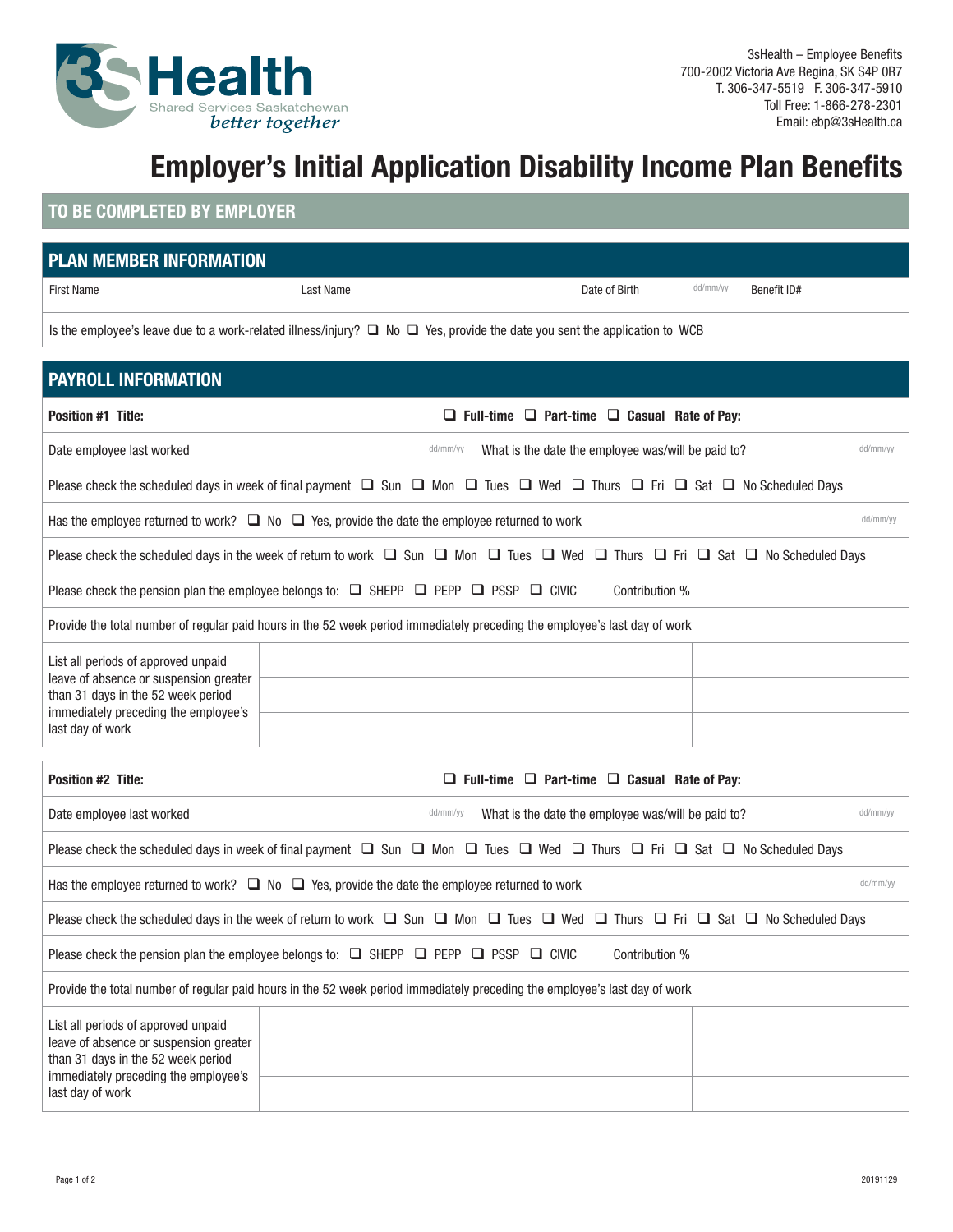| <b>PLAN MEMBER INFORMATION</b>                                                                                                                                                  |           |                                                                                                                                                                   |             |  |  |
|---------------------------------------------------------------------------------------------------------------------------------------------------------------------------------|-----------|-------------------------------------------------------------------------------------------------------------------------------------------------------------------|-------------|--|--|
| <b>First Name</b>                                                                                                                                                               | Last Name | dd/mm/yy<br>Date of Birth                                                                                                                                         | Benefit ID# |  |  |
|                                                                                                                                                                                 |           |                                                                                                                                                                   |             |  |  |
| <b>Position #3 Title:</b>                                                                                                                                                       |           | $\Box$ Full-time $\Box$ Part-time $\Box$ Casual Rate of Pay:                                                                                                      |             |  |  |
| Date employee last worked                                                                                                                                                       | dd/mm/yy  | What is the date the employee was/will be paid to?                                                                                                                | dd/mm/vv    |  |  |
|                                                                                                                                                                                 |           | Please check the scheduled days in week of final payment $\Box$ Sun $\Box$ Mon $\Box$ Tues $\Box$ Wed $\Box$ Thurs $\Box$ Fri $\Box$ Sat $\Box$ No Scheduled Days |             |  |  |
| Has the employee returned to work? $\Box$ No $\Box$ Yes, provide the date the employee returned to work                                                                         |           |                                                                                                                                                                   | dd/mm/yy    |  |  |
| Please check the scheduled days in the week of return to work $\Box$ Sun $\Box$ Mon $\Box$ Trues $\Box$ Wed $\Box$ Thurs $\Box$ Fri $\Box$ Sat $\Box$ No Scheduled Days         |           |                                                                                                                                                                   |             |  |  |
| Please check the pension plan the employee belongs to: $\Box$ SHEPP $\Box$ PEPP $\Box$ PSSP $\Box$ CIVIC<br>Contribution %                                                      |           |                                                                                                                                                                   |             |  |  |
|                                                                                                                                                                                 |           | Provide the total number of regular paid hours in the 52 week period immediately preceding the employee's last day of work                                        |             |  |  |
| List all periods of approved unpaid<br>leave of absence or suspension greater<br>than 31 days in the 52 week period<br>immediately preceding the employee's<br>last day of work |           |                                                                                                                                                                   |             |  |  |

### **ADDITIONAL COMMENTS**

Please provide any additional information that may assist in the adjudication of the employee's application for disability benefits. Please include details of any return to work or gradual return to work.

### **EMPLOYER INFORMATION**

| Employer                               | Employer #                                   |  |  |
|----------------------------------------|----------------------------------------------|--|--|
| <b>Payroll/Benefits Contact:</b>       | <b>Attendance and Accomodations Contact:</b> |  |  |
| Name                                   | Name                                         |  |  |
| <b>Phone Number</b>                    | <b>Phone Number</b>                          |  |  |
| Email                                  | Email                                        |  |  |
| If not in the global address listing   | If not in the global address listing         |  |  |
| Signature of Payroll/Benefits Contact: | dd/mm/yy<br>Date Signed:                     |  |  |
|                                        |                                              |  |  |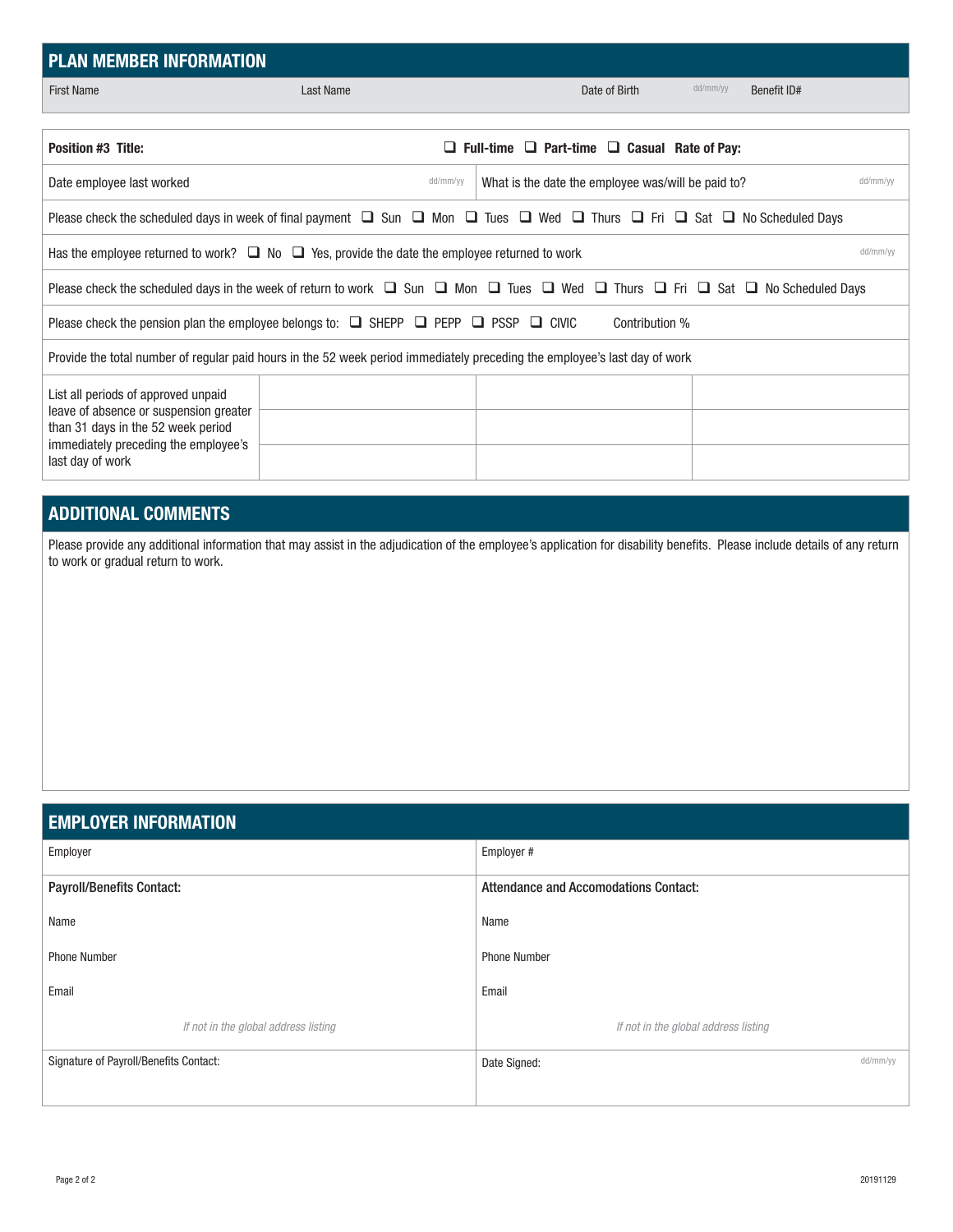

# **Employee's Initial Application Disability Income Plan Benefits**

## **TO BE COMPLETED BY EMPLOYEE**

| <b>PLAN MEMBER INFORMATION</b>                                                                                                                       |           |      |                      |          |             |          |
|------------------------------------------------------------------------------------------------------------------------------------------------------|-----------|------|----------------------|----------|-------------|----------|
| <b>First Name</b>                                                                                                                                    | Last Name |      | Date of Birth        | dd/mm/yy | Benefit ID# |          |
| Address                                                                                                                                              |           | City | Province             |          | Postal Code |          |
| Telephone - Home                                                                                                                                     | Cel       |      | <b>Email Address</b> |          |             |          |
| <b>CLAIM INFORMATION</b>                                                                                                                             |           |      |                      |          |             |          |
|                                                                                                                                                      |           |      |                      |          |             |          |
| What is your medical condition that is/was preventing you from working?                                                                              |           |      |                      |          |             |          |
| During your absence, have you performed any other work? $\Box$ No $\Box$ Yes, describe:                                                              |           |      |                      |          |             |          |
| When do you expect to return to work?                                                                                                                |           |      |                      |          |             | dd/mm/yy |
| Is your condition work related? $\Box$ No $\Box$ Yes, provide the date you sent your application to WCB                                              |           |      |                      |          |             |          |
| Is your condition due to the result of a motor vehicle accident? $\Box$ No $\Box$ Yes, provide the date you sent your application to SGI<br>dd/mm/yy |           |      |                      |          |             |          |
| Is your condition due to the result of another type of accident? $\Box$ No $\Box$ Yes, provide details about your accident                           |           |      |                      |          |             |          |
|                                                                                                                                                      |           |      |                      |          |             |          |
|                                                                                                                                                      |           |      |                      |          |             |          |
| Please provide the names of the physician(s) treating you for your medical condition.                                                                |           |      |                      |          |             |          |
| Name of Physician                                                                                                                                    | Specialty |      | Date last visited    |          |             | dd/mm/yy |
|                                                                                                                                                      |           |      |                      |          |             |          |
|                                                                                                                                                      |           |      |                      |          |             |          |
|                                                                                                                                                      |           |      |                      |          |             |          |
|                                                                                                                                                      |           |      |                      |          |             |          |
|                                                                                                                                                      |           |      |                      |          |             |          |
| <b>OTHER INCOME</b>                                                                                                                                  |           |      |                      |          |             |          |

| Have you received income from any of the sources listed below during your absence from work? $\Box$ No $\Box$ Yes                                                                                                                                                                                                    |            |                                      |  |  |
|----------------------------------------------------------------------------------------------------------------------------------------------------------------------------------------------------------------------------------------------------------------------------------------------------------------------|------------|--------------------------------------|--|--|
| If yes, please check the appropriate box and note that you must provide with this form a copy of correspondence that states the type of income or benefit you<br>received, the amount you received, and the date you recieved the income or benefit, if you have not already submitted this information to 3sHealth. |            |                                      |  |  |
| $\Box$ Canada Pension Plan (CPP) (disability and/or retirement)                                                                                                                                                                                                                                                      |            | $\Box$ Other Income (please specify) |  |  |
| $\Box$ Private Insurance                                                                                                                                                                                                                                                                                             | $\Box$ WCB |                                      |  |  |
| $\Box$ Employment Insurance                                                                                                                                                                                                                                                                                          | $\Box$ SGI |                                      |  |  |
| Is legal action pending against a third party? $\Box$ No $\Box$ Yes, provide the name of your lawyer                                                                                                                                                                                                                 |            |                                      |  |  |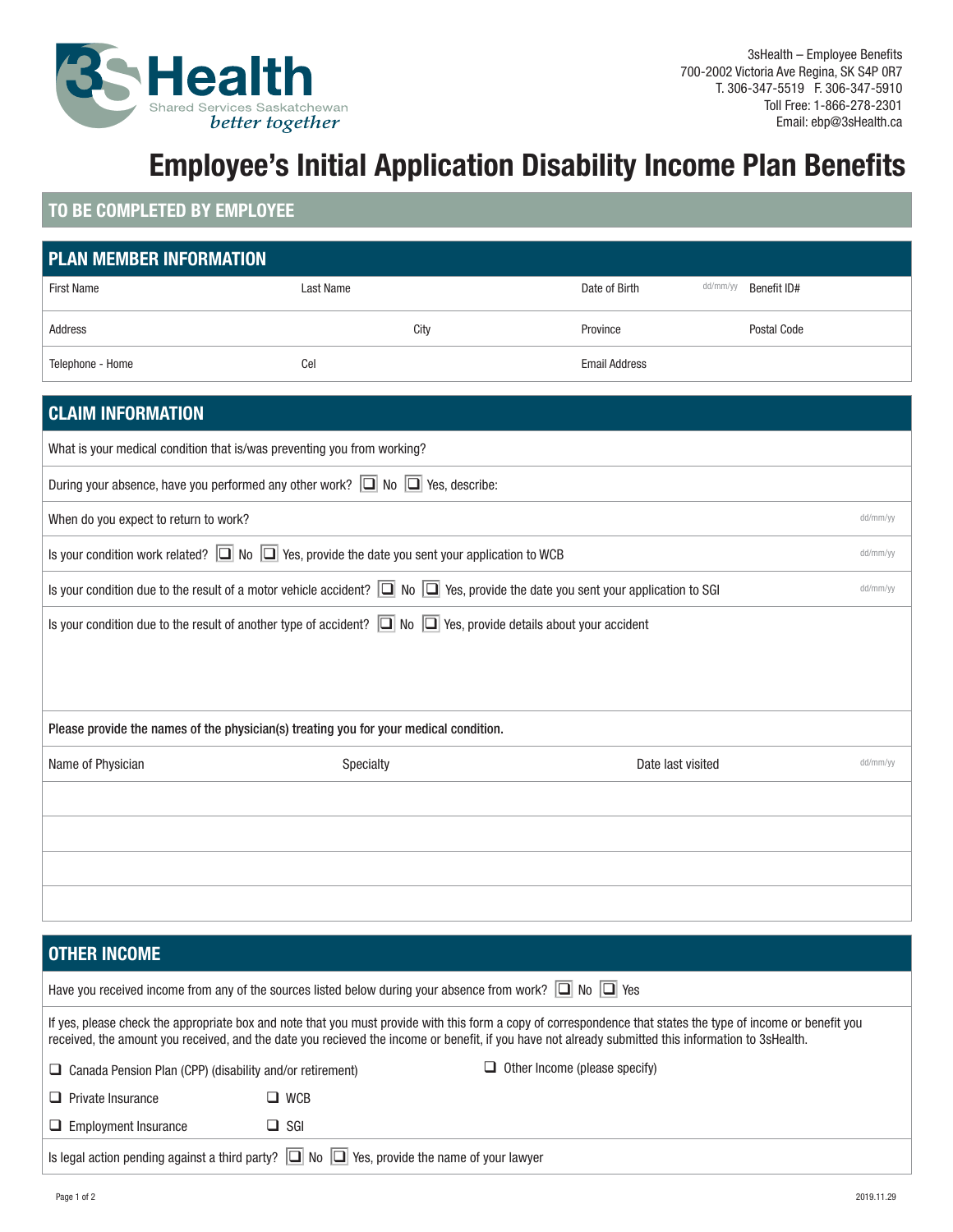Plan member signature: dd/mm/yy dd/mm/yy dd/mm/yy and a control of the Signed: a control of the Signed: dd/mm/yy

**INCOME DECLARATION AND REIMBURSEMENT AGREEMENT**

Under your Disability Income Plan (the Plan), you are required to apply for disability benefits that you or your family members may be entitled to under other disability programs, such as workers' compensation or Canada Pension Plan benefits (Other Disability Benefits).

Other Disability Benefits and any other income you receive (Reportable Income) while on an approved disability leave offset and reduce the disability benefit payments you are entitled to receive under the Plan, which can result in an overpayment from the Plan. These overpayments must be repaid to 3sHealth Employee Benefits (3sHealth), as the Plan administrator.

In accordance with the terms of the Plan, your disability benefit payments are conditional on the following terms and conditions:

- 1. You will promptly apply for any Other Disability Benefits for which you or your family members are eligible to apply. 3sHealth, as Plan Administrator, may require you to reapply or appeal decisions refusing your application(s) for Other Disability Benefits.
- 2. You will notify 3sHealth within 15 days of receiving any Other Disability Benefits or Reportable Income and disclose the amount of any such payment.
- 3. Upon receiving your notice, 3sHealth will determine whether the receipt of the Other Disability Benefits or Reportable Income resulted in an overpayment to you under the Plan and, if so, notify you of the amount of the overpayment (Overpayment Amount) and a schedule for repayment.
- 4. You must repay the Overpayment Amount to 3sHealth within the time frame established by 3sHealth in its sole discretion.
- 5. Failure to repay the Overpayment Amount or to report the receipt of Other Disability Benefits or Reportable Income constitutes a debt owing to 3sHealth, as administrator of the Plan, for the Overpayment Amount.

3sHealth will take all necessary steps to recover the Overpayment Amount, including withholding from benefits payable under the Plan or commencing legal proceedings.

Your signature below acknowledges that you agree to the above terms and conditions.

### **DIRECT DEPOSIT INFORMATION**  $C_{\text{C}}$  , and the contract of  $\mathcal{L}_{\text{C}}$  , and  $\mathcal{L}_{\text{C}}$  , and  $\mathcal{L}_{\text{C}}$  , and  $\mathcal{L}_{\text{C}}$  , and  $\mathcal{L}_{\text{C}}$

Please provide the information for the bank account you wish your disability benefit payments to be deposited to. Please attach a void personal cheque or an encoded deposit slip for your bank account.

Street address \_\_\_\_\_\_\_\_\_\_\_\_\_\_\_\_\_\_\_\_\_\_\_\_\_\_\_\_\_\_\_\_\_\_\_\_\_\_\_\_\_\_\_\_\_\_\_\_\_\_\_\_\_\_\_\_\_\_\_\_\_\_\_\_\_\_\_\_\_\_\_\_\_\_\_\_\_\_\_\_\_\_\_\_\_\_\_\_\_\_\_\_\_\_\_\_\_\_\_\_\_\_\_\_\_\_\_\_\_\_\_\_\_\_\_\_\_\_\_\_\_\_

PLEASE ATTACH A PERSONAL CHEQUE MARKED "VOID" OR AN ENCODED BANK DEPOSIT SLIP

### **FOR OFFICE USE ONLY CERTIFICATION, STATEMENT OF ACCEPTANCE AND AUTHORIZATION**

I hereby certify that the answers are full and true to the best of my knowledge and belief, and I am aware that any intentional misrepresentation of facts could result in the immediate termination of benefits. I authorize any government agency including the Workers' Compensation Board, Health Canada and Saskatchewan Government Insurance to furnish to Health Shared Services Saskatchewan – 3sHealth any information required in connection with this claim, and request that any *3sHealth Employee Benefits is committed to protecting the privacy of your personal information. We collect and use your personal information to determine your eligibility for*  physician or health care practitioner provide 3sHealth with any information requested in connection with this claim. A photocopy of this authorization shall be valid.

any personal information disclosed by my employer, physicians or other medical practitioners which is required by 3sHealth in support of this application form is I acknowledge and understand that all of my personal information collected by 3sHealth, including the personal information contained in this application form and being collected by 3sHealth for the purpose of administering the 3sHealth Plan, and to meet 3sHealth's obligations under applicable law, and I hereby authorize and consent to the collection, use and disclosure of my personal information including my Social Insurance Number by 3sHealth for such purposes. I acknowledge and agree that my consent to the foregoing is a fundamental condition of 3sHealth providing administration and other services to myself in connection with the 3sHealth Plan, and that my consent may not be revoked or withdrawn without limiting or terminating those services.

I have read, understood and accept the terms and conditions of my disability benefit payments under the Plan. I acknowledge that any Overpayment Amounts constitute a debt owing by me to 3sHealth, as administrator of the Plan.

Note: Disability benefits are only paid by direct deposit to your bank or other financial institution. Please be sure to attach a completed Payroll Data Form (form number DIP 15) along with a void cheque or encoded deposit slip.

Page 2 of 2 2019.11.29

Note: Your failure to fully complete this form may result in our returning the form to you and in a delay in our evaluation of your application.

### **PLAN MEMBER INFORMATION**

First Name determines the control of the Last Name Last Name Control of Birth determines of Birth determines of Benefit ID#





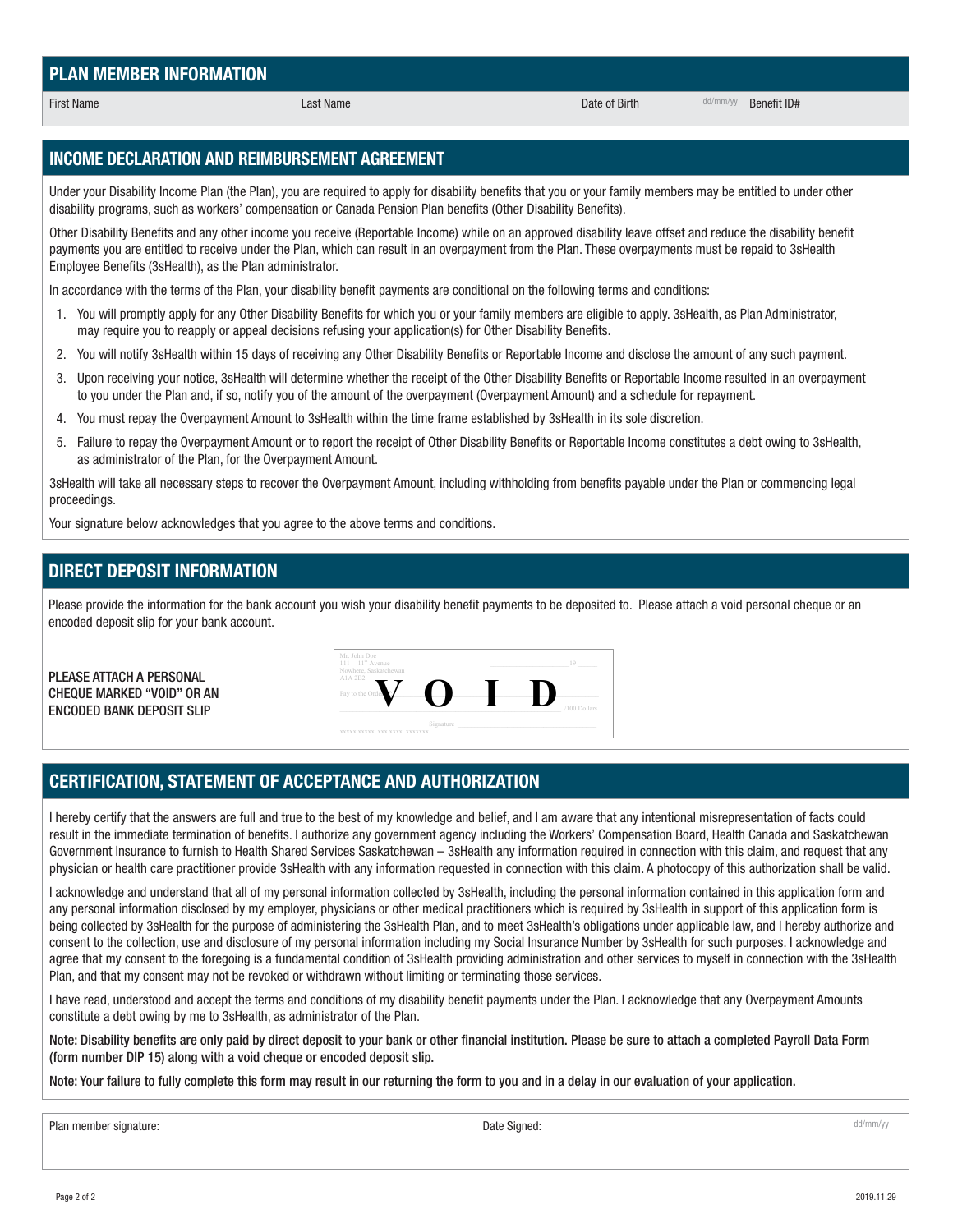

## **Disability Income Plan – Integrated Earnings Report**

### **TO BE COMPLETED BY EMPLOYER**

| <b>EMPLOYER CONTACT INFORMATION</b>                                      |           |                                                                                     |                                                                      |
|--------------------------------------------------------------------------|-----------|-------------------------------------------------------------------------------------|----------------------------------------------------------------------|
| Employer #                                                               | Contact   |                                                                                     | Phone #                                                              |
|                                                                          |           |                                                                                     |                                                                      |
| <b>PLAN MEMBER INFORMATION</b>                                           |           |                                                                                     |                                                                      |
| <b>First Name</b>                                                        | Last Name | Date of Birth                                                                       | dd/mm/yy<br>Benefit ID#                                              |
|                                                                          |           |                                                                                     |                                                                      |
| <b>EARNINGS INFORMATION</b>                                              |           |                                                                                     |                                                                      |
| Pay period:                                                              |           | Total \$ amount paid for hours worked:<br>(integrated earnings, shift differential) | Total \$ amount paid for other:<br>(stat off, vacation, sick, other) |
|                                                                          |           |                                                                                     |                                                                      |
|                                                                          |           |                                                                                     |                                                                      |
|                                                                          |           |                                                                                     |                                                                      |
|                                                                          |           |                                                                                     |                                                                      |
| Total \$ amount paid as lump sum:                                        |           |                                                                                     |                                                                      |
| (vacation: $\boxed{\square}$ Initial $\boxed{\square}$ Subsequent)       |           | (earned-time off: $\boxed{\square}$ Initial $\boxed{\square}$ Subsequent)           | (stat: $\boxed{\square}$ Initial $\boxed{\square}$ Subsequent)       |
|                                                                          |           |                                                                                     |                                                                      |
|                                                                          |           |                                                                                     |                                                                      |
|                                                                          |           |                                                                                     |                                                                      |
| <b>ADDITIONAL COMMENTS</b>                                               |           |                                                                                     |                                                                      |
| • Please provide any additional information about the reported earnings. |           |                                                                                     |                                                                      |
|                                                                          |           |                                                                                     |                                                                      |
|                                                                          |           |                                                                                     |                                                                      |
|                                                                          |           |                                                                                     |                                                                      |
|                                                                          |           |                                                                                     |                                                                      |
|                                                                          |           |                                                                                     |                                                                      |
|                                                                          |           |                                                                                     |                                                                      |
|                                                                          |           |                                                                                     |                                                                      |
|                                                                          |           |                                                                                     |                                                                      |

Email reports by 11 a.m. every Tuesday. For weeks with a Monday stat holiday, reports are due by 11 a.m. Wednesday.

Please send completed reports to: ebp@3shealth.ca